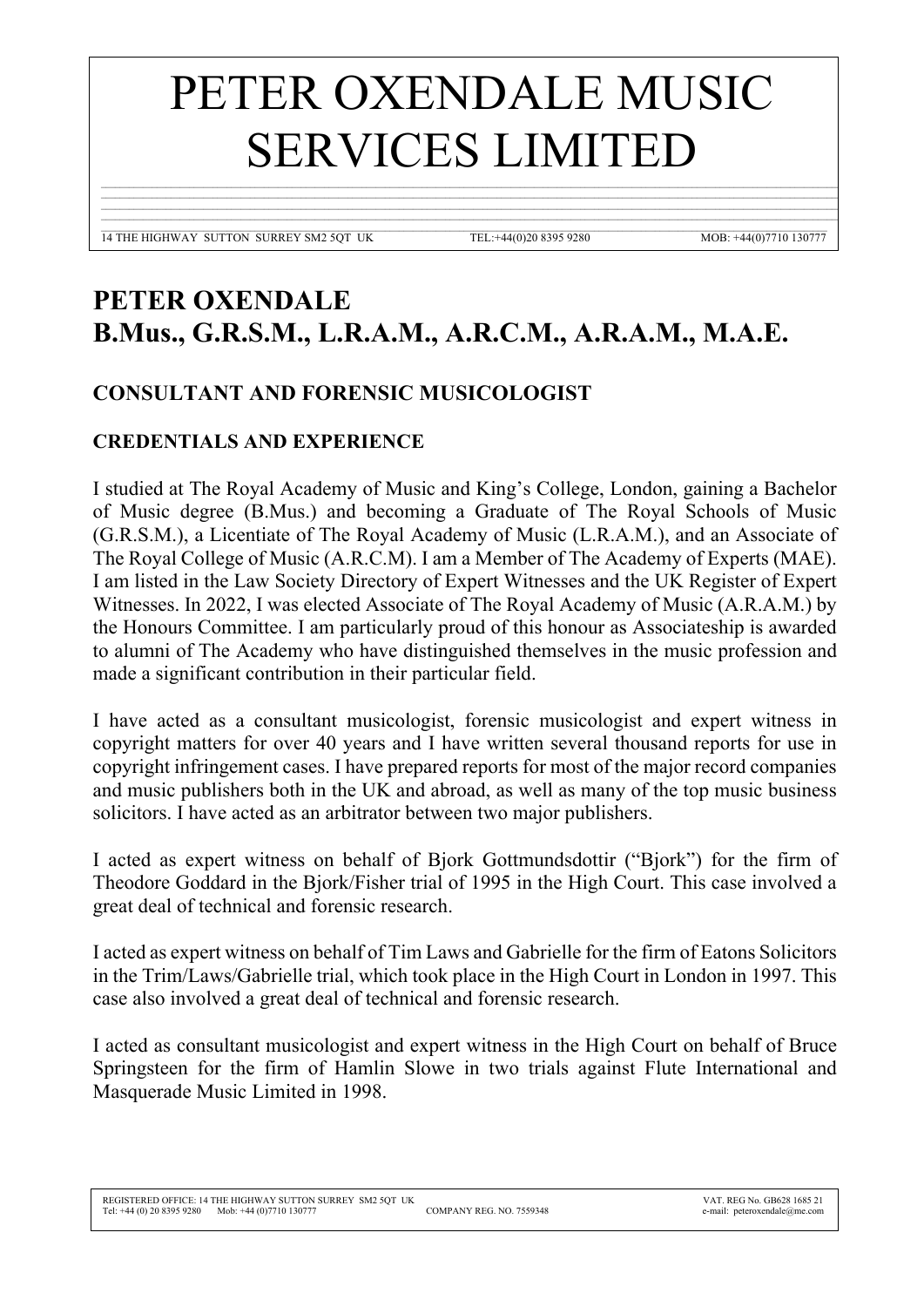I acted as expert witness on behalf of The Tape Gallery for the firm of Field Fisher Waterhouse in the matter of The Tape Gallery–v– Direct Line Insurance plc. This matter was settled just prior to trial in the High Court in London in 1998.

I acted as expert witness on behalf of Joey Molland for the firm of Beachcroft Wansboroughs in the Badfinger Music Incorporated –v– Evans and others trial that took place in the High Court in London in April 2000.

I acted as expert witness on behalf of Ronan Hardiman for the firm of Matheson, Ormsby, Prentice in a trial held in the Circuit Court in Dublin brought by a lay litigant in person. This matter was heard before Mr Justice Devally on 25<sup>th</sup> July 2000. I also acted on behalf of Ronan Hardiman in an appeal to the matter, which was part held on 28<sup>th</sup> January 2002 and concluded on 5th February 2002 in Dublin.

I acted as expert witness on behalf of Marley Marl in the Marlon Williams (p.k.a. Marley Marl) –v– Calvin Broadus (p.k.a. Snoop Doggy Dogg) case, which took place in New York in August 2001.

I acted as expert witness on behalf of EMI Music Publishing Ltd. for the firm of Harbottle & Lewis in the Ludlow Music –v– Robbie Williams et ors. trial, which took place in the High Court in London in February 2002.

I acted as expert witness on behalf of Hit & Run Music Publishing Ltd. for the firm of Seddons in the Marianne Creagh (p.k.a. Marianne Cray) in the Marianne Creagh -v- Hit & Run Music Publishing Ltd. trial, which took place in the High Court in London in April/May of 2002.

I acted as expert witness on behalf of EMI Records for the firm of Lee & Thompson in the Stefan Malmstedt –v– Roxette trial of October 2002.

I acted for Minder Music in the case of Minder Music –v– Interscope Records Inc., Dr. Dre et al., which took place in the United States District Court, Central District Of California (Western Division). This case involved a lengthy deposition, which took place in the UK in 2002 took place in the UK in 2002 at the offices of Richards Butler followed by a jury trial which took place in Los Angeles, California in 2003.

I acted as expert musicologist on behalf of Rive Droite Music for the firm of Davenport Lyons in Mark Taylor –v- Rive Droite Music in June 2004. This trial took place in The High Court in London.

I acted as expert musicologist on behalf of Mcasso Music Production Ltd. for the firm of Rohan & Co. in the Locksley Brown –v– Mcasso Music Production trial which took place in the Patents County Court in December 2004.

I acted as expert musicologist on behalf of Warner/Chappell Music Ltd. for the firm of Russells in the matter of Elizabeth Janie Coffey –v– Warner/Chappell Music, Warner Music UK Ltd. and EMI Music Publishing in The High Court in March 2005 involving the song entitled "Nothing Really Matters" as recorded by Madonna.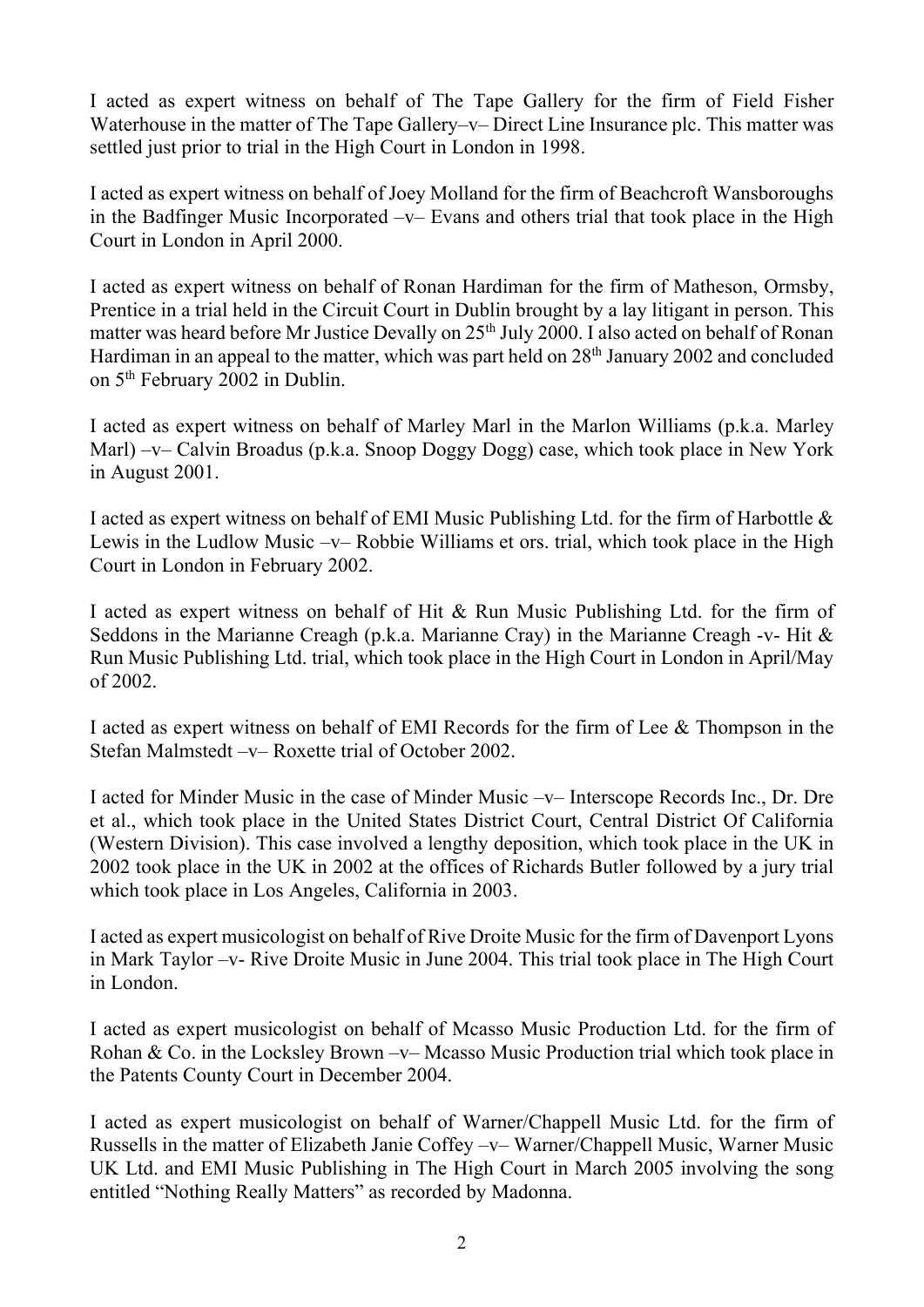I acted for one of the defendants in a conspiracy to murder trial held at Bristol Crown Court in the summer of 2005.

I acted as expert musicologist on behalf of EMI Music Publishing in the matter of Francis Lai and S.A.R.L. Editions 23 –v– Geri Halliwell and Peter John Vettesse in a trial which took place at the Tribunal de Grande Instance de Paris in France in September 2006. I am told that this is the first time that a French Court has based its decision upon an appraisal report drawn up by a foreign specialised appraiser who is not specifically approved by the French courts.

I acted as expert musicologist on behalf of Gary Brooker and Onward Music for the firm of Harbottle & Lewis in the matter of Matthew Fisher –v– Gary Brooker and Onward Music Ltd. involving the song "A Whiter Shade Of Pale" as recorded by Procol Harum. I testified in a Trial, which took place in the High Court in London in November 2006.

I acted as expert musicologist on behalf of Lily Allen for the firm of Waterfront Solicitors LLP in the matter of Robert McDowell –v– Kobalt Music Group & Universal Music Publishing Group UK which took place in the Patents Court in London in July 2015 and resulted in Summary Judgement on behalf of Lily Allen.

I acted as expert musicologist on behalf of Rudimental for the firm of Bray & Krais in the matter of Smith –v– Kesi Dryden & Ors. This matter involved a claim by Kelly Marie Smith that a song written by her entitled "Can You Tell Me" had been copied in a work entitled "Waiting All Night" as recorded by Rudimental. I testified in a Trial which took place in the High Court in London in July 2021.

I acted as expert musicologist on behalf of Statham Gill Davies in the matter of Soul Kitchen –v– IKEA. This matter involved the unauthorised use of a song composed by Jake Bugg and Iain Archer entitled "Lightning Bolt" in an advertising campaign for IKEA broadcast in Germany. I testified in the case which took place in Munich in October 2021.

I have acted as an expert musicologist on behalf of the Home Office Treasury Solicitor.

I have lectured and given seminars on music copyright and related matters to a number of library music and production houses as well as Academic Institutions such as The Royal College of Music in London.

I am trained in the responsibilities of being a Single Joint Expert and my list of clients extends to the UK, Europe, South Africa, Scandinavia, Australia, New Zealand and the United States of America.

In addition to my classical musical training and activities as a consultant musicologist and expert witness in all fields of music, I am a writer of songs, advertising jingles and library music. I am also active as a producer, a musical director, an arranger, a session musician, a conductor and a programmer. I am a member of PAMRA (The Performing Artists' Media Rights Association), PRS (The Performing Rights Society), MCPS (The Mechanical Copyright Protection Society) and I am an approved MU (Musicians Union) Contractor.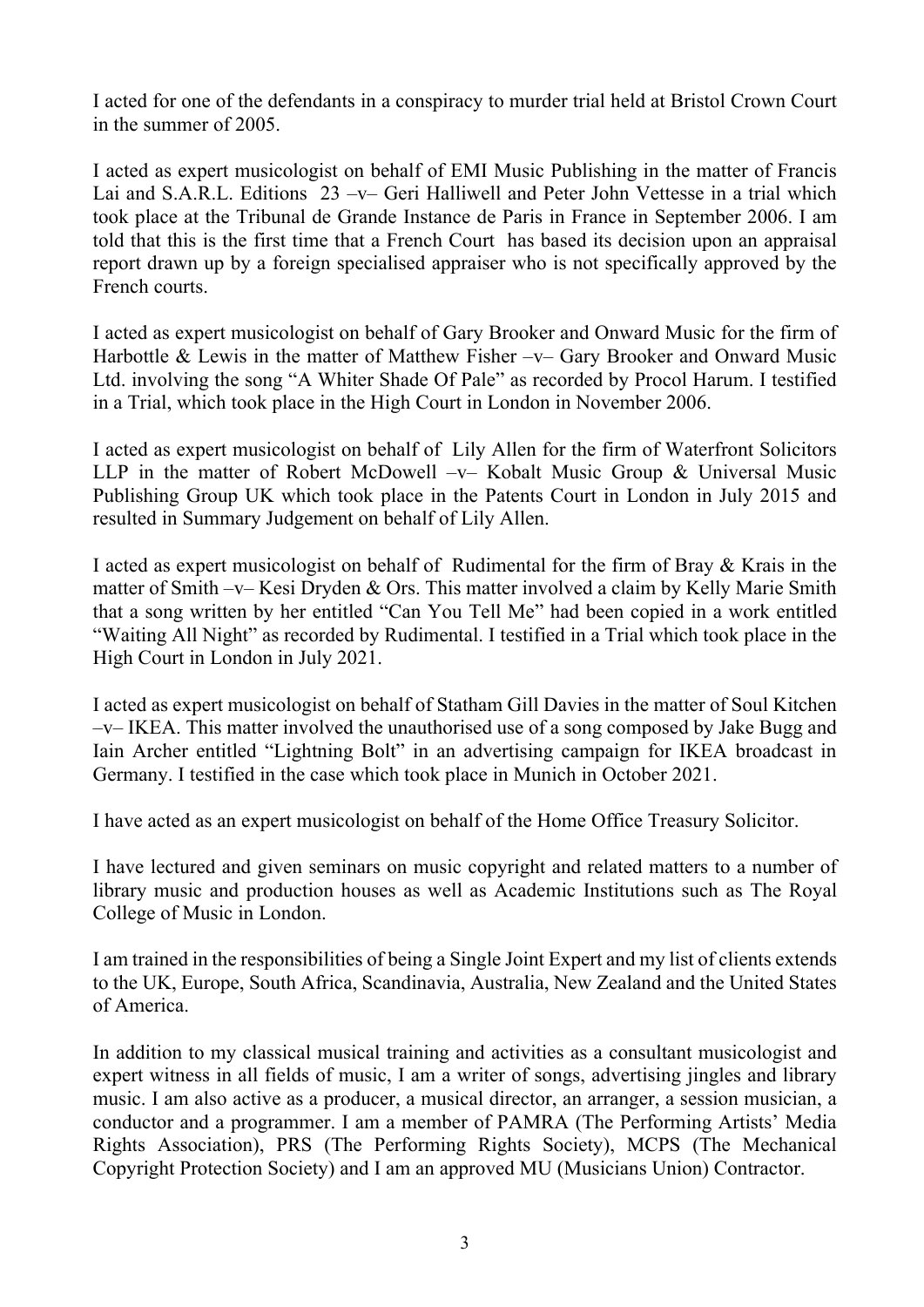A non-exhaustive indication of some of my relevant activities includes the following;

Session keyboard player for Pilot including recording the album entitled "Morin Heights" in Canada in 1976 as well as numerous television appearances.

Keyboard player and member of Ian Hunter's band "Overnight Angels". Whilst a member of this band I lived in New York USA.

Keyboard player for the avant-garde and experimental musician/songwriter John Cale. Tours of the UK and Europe.

Keyboard player (both live and on record) for UK chart artiste Mr Big.

Keyboard player (piano and Hammond Organ) for the French recording artist Jean-Patrick Capdevielle. Extensive tours of France and performing on and co-producing his 1981 album "Le Long de la Jetée"

Keyboard player for electro-pop artiste John Foxx. Tours of the UK, Europe and Japan.

Musical Director for and live keyboard player/programmer and studio keyboard player for "Frankie Goes To Hollywood". Tours of the UK, Europe, USA, Canada and Japan.

Keyboard player for chart artiste Belouis Some. Recordings, live concert appearances and numerous television appearances both in the UK and abroad.

Musical Director/keyboard player for Alison Moyet. Tours of the UK, USA, Europe, Far East, Australia and New Zealand. Performances on record as pianist/keyboard player and as record producer.

Musical Director/keyboards/producer for Bonnie Tyler. Tours of the UK, Europe, South East Asia, Scandinavia, the Middle East and Russia. Performances on record, as record producer, keyboard player and as songwriter. Conductor at the World Song Festival in Tokyo in 1979 winning the Grand Prix of the festival.

Musical Director/keyboards for Paul Young. Tours of the UK, Europe, Scandinavia and the Middle East.

Musical Director and remix/additional production for top recording group "Eternal". Live performances in the UK and Europe. Producer re-mixer for several top twenty records.

Musical Director/keyboards/ piano player for Dina Carroll. Tours of the UK and Europe and performances in the USA. Performances on record as pianist and keyboard player.

Musical Director/producer/keyboard player for Dead Or Alive and concert performances in Japan.